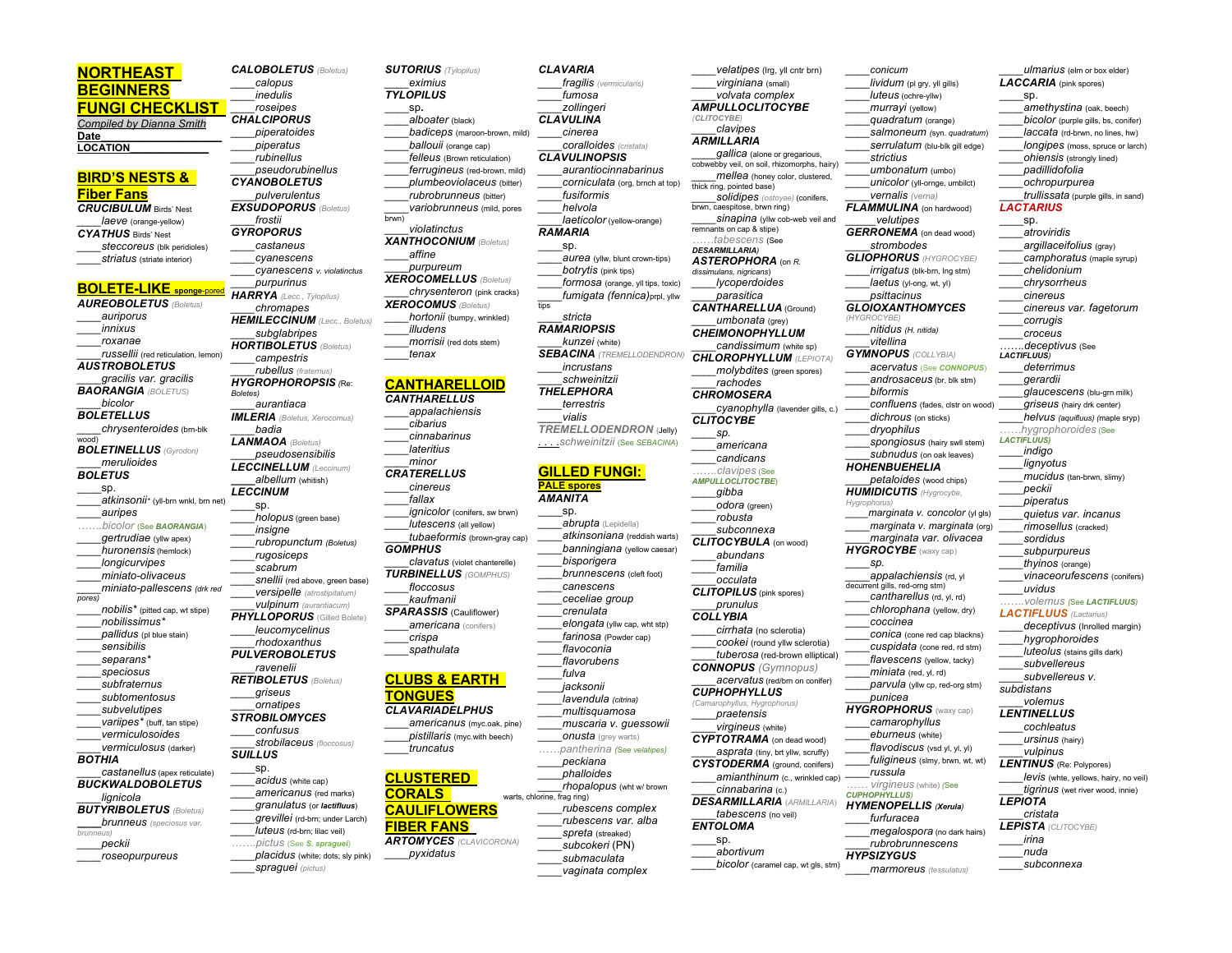*LEUCOAGARICUS (LEPIOTA) \_\_\_\_americanus \_\_\_\_rubrotinctus LEUCOCOPRINUS (LEPIOTA) \_\_\_\_birnbaumii \_\_\_\_cepaestipes LEUCOPHOLIOTA \_\_\_\_decorosa* (on dead hardwood) *LEUCOPAXILLUS \_\_\_\_albissimus* (decrnt gills, conifer) *\_\_\_\_giganteus LYOPHYLLUM (Clitocybe) \_\_\_\_connatum* (white) *\_\_\_\_decastes* (brown) *MACROLEPIOTA (Lepiota) \_\_\_\_procera MARASMIUS* \_\_\_\_sp. *\_\_\_\_capillaris* (on oak leaves) *\_\_\_\_cohaerans* (clstrd, rd-brn, litter) *\_\_\_\_nigrodiscus* (forest floor) *\_\_\_\_oreades* (in lawn) *\_\_\_\_rotula* (dead wood, twigs) SICCUS (orng, litter, wood) *\_\_\_\_strictipes* (on leaf litter) *MEGACOLLYBIA* (on wood) *\_\_\_\_rodmani (platyphylla) MYCENA* \_\_\_\_sp. *\_\_\_\_alcalina* (conifer wood) *\_\_\_\_atkinsoniana* (Yllw-orng liquid) *\_\_\_\_galericulata \_\_\_\_haematopus* (on dead wood) *\_\_\_\_inclinata* (Mrgnl teeth) *\_\_\_\_leaiana* (orange) *\_\_\_\_pura 'group' \_\_\_\_subcaerulea* (ble-tan, hrdwd) *NEOLENTINUS* (on dead conifer) *\_\_\_\_lepideus* (drk scales, innie, ring) *OMPHALINA \_\_\_\_chrysophylla* (brn-yll, conifer) *OMPHALOTUS \_\_\_\_illudens* (orng, cluster, wood) *PANELLUS (*Re: *Mycena*) *\_\_\_\_serotinus \_\_\_\_stipticus PANUS (*Re. *Polyporales*) *\_\_\_\_conchatus* (pink-lavender) *\_\_\_\_neostrigosus PHYLLOTOPSIS \_\_\_\_nidulans PLEUROCYBELLA \_\_\_\_porrigens PLEUROTUS dryinus* (veil cap edge & stipe) *\_\_\_\_ostreatus* (winter) *\_\_\_\_populinus* (on aspen) *\_\_\_\_pulmonarius* (summer) *PLICATUROPSIS \_\_\_\_crispa PLUTEUS* (pink spores, free gills) \_\_\_\_sp. *\_\_\_\_americanus (salicinus) \_\_\_\_cervinus \_\_\_\_leoninus* stem)

*\_\_\_\_petasatus PSEUDOCLITOCYBE (CLITOCYBE) \_\_\_\_cyathiformis RHIZOMARASMIUS* (orng-brn cp) *\_\_\_\_ pyrrhocephalus* (hairy drk *RHODOCOLLYBIA (COLLYBIA) \_\_\_\_butyracea* (saw-tooth gills) *\_\_\_\_lentinoides* (saw-tooth gills) *\_\_\_\_maculata* (spotted cap & gills) *RICKENELLA* fibula (orng-yellw in moss) *RUSSULA* \_\_\_\_sp. *\_\_\_\_aeruginea \_\_\_\_albonigra \_\_\_\_atropurpurea \_\_\_\_betula \_\_\_\_brevipes \_\_\_\_brunneola \_\_\_\_bunneoviolacea \_\_\_\_claroflava \_\_\_\_compacta \_\_\_\_crustosa \_\_\_\_cyanoxantha \_\_\_\_decolorans \_\_\_\_densifolia \_\_\_\_dissimulans \_\_\_\_emetica group \_\_\_\_flavida* (yellow stem) *\_\_\_\_fragrantissima \_\_\_\_grata (laurocerasi) \_\_\_\_heterophylla lutea* (vellow gills) *\_\_\_\_mariae \_\_\_\_modesta \_\_\_\_mutabilis* (brown) *\_\_\_\_ochroleucoides \_\_\_\_parvovirescens \_\_\_\_peckii* (red cap & stem) *\_\_\_\_pectinatoides \_\_\_\_pusilla* (tiny red) *\_\_\_\_pulchra* (dull red. cracks, stm rd) *\_\_\_\_redolens* (parsley) *\_\_\_\_rubescens* (blackens) *\_\_\_\_sanguinea* (red cap & stem) *\_\_\_\_silvicola \_\_\_\_subgraminicolor* (green) *\_\_\_\_subpuncta* (red, white center) *\_\_\_\_variata* (forked gills) *\_\_\_\_vinacea (atropurpurea)* (springearly summer) *\_\_\_\_virescens \_\_\_\_xeramphalina* (fishy*) TECTELLA \_\_\_\_patellaris* (on hardwood) *TETRAPYROGUS (Marasmius) \_\_\_\_nigripes* (h. leaves, twigs) *TRICHOLOMA* (on ground) *\_\_\_\_aurantium \_\_\_\_caligatum* (h.) *\_\_\_\_flavovirens/equestre* (c.) *\_\_\_\_fumosoluteum* (smoky yllw) *\_\_\_\_imbricatum \_\_\_\_magnivelare* (c.)

*\_\_\_\_pullum* (dk gray, gills pinksh) *\_\_\_\_saponaceum* (c.) *\_\_\_\_sejunctum \_\_\_\_subrespendens \_\_\_\_virgatum* (gray, streaked) *TRICHOLOMOPSIS \_\_\_\_decora* (c. black hairs) *\_\_\_\_rutilans* (c. red dots) *\_\_\_\_sulphurioides* (c. yellow) *VOLVARIA* (pink spores) *\_\_\_\_bombycina XEROMPHALINA \_\_\_\_campanella* (c.) *\_\_\_\_kaufmanii* (h.) *XERULA* (See *HYMENOPELLIS*) **GILLED FUNGI: DARK spores** *AGARICUS \_\_\_\_abruptibulbus \_\_\_\_arvensis \_\_\_\_bisporus \_\_\_\_bitorquis \_\_\_\_campestris \_\_\_\_placomyces \_\_\_\_silvaticus \_\_\_\_silvicola AGROCYBE* (on dead wood) *\_\_\_\_acericola \_\_\_\_molesta (dura) \_\_\_\_pediades \_\_\_\_praecox CONOCYBE \_\_\_\_apala (lactea) COPRINELLUS (COPRINUS) \_\_\_\_disseminatus \_\_\_\_micaceus COPRINOPSIS (COPRINUS) \_\_\_\_atramentaria \_\_\_\_lagopus \_\_\_\_variegata COPRINUS \_\_\_\_comatus CORTINARIUS* (rust spores) \_\_\_\_sp. *\_\_\_\_alboviolaceus \_\_\_\_armillatus* (bracelet) *\_\_\_\_bolaris \_\_\_\_camphoratus* (prpl flesh 7 gills, conifrs) *\_\_\_\_caperatus \_\_\_\_collinitus \_\_\_\_corrugatus \_\_\_\_distans \_\_\_\_evernius \_\_\_\_iodes \_\_\_\_limoneus \_\_\_\_luteus \_\_\_\_marylandensis \_\_\_\_privignoides* (brn cp) *\_\_\_\_pulchrifolius* (purple gills) *\_\_\_\_pyriodorus* (pear odor) *\_\_\_\_rubellus \_\_\_\_sanguineus* (red cap & gills)

*\_\_\_\_myomyces*

#### $\overline{8}$  gills are brown, conifers) *\_\_\_\_violaceus* (drk prpl) *CREPIDOTUS* (brown sp) \_\_\_\_sp. *\_\_\_\_applanatus \_\_\_\_cinnabarinus \_\_\_\_crocophyllus* (hairy, org gills) *\_\_\_\_malachius \_\_\_\_mollis* (scabrous, yllw gills) *GALERINA \_\_\_\_marginata (autumnalis) GOMPHIDIUS \_\_\_\_glutinosus \_\_\_\_maculatus GYMNOPILUS* (on dead wood) *junonius* (clusters, hdwd & con) *\_\_\_\_luteus* (yellow, hardwoods) *\_\_\_\_luteofolius* (confrs, clustered) *\_\_\_\_penetrans* (conifers) *\_\_\_\_sapineus* (conifers) *HEBELOMA* \_\_\_\_sp. *\_\_\_\_crustiliniforme HEMISTROPHARIA (Pholiota) \_\_\_\_albocrenulata HYPHOLOMA \_\_\_\_fasiculare* (yellow, hrdwd) *\_\_\_\_lateritium (sublateritium)*(hrdw) *INOCYBE* \_\_\_\_sp. *\_\_\_\_calamistrata \_\_\_\_geophylla* (white) *\_\_\_\_lilacina \_\_\_\_rimosa (fastigiata) \_\_\_\_tahquamenonensis LACRYMARIA (Psathyrella) \_\_\_\_lachrymabunda LERATIOMYCES (STROPHARIA) \_\_\_\_thraustus PANEOLINA (PANAEOLUS) \_\_\_\_foenisecii* (lawns) *PARASOLA (COPRINUS) \_\_\_\_plicatilis PAXILLUS* (Re: Boletales) *……corrugatus (*See *TAPINELLA*) *\_\_\_\_involutus ……panuiodes (*See *TAPINELLA*) **PHOLIOTA** (on trees, dead wood) *\_\_\_\_aurivella \_\_\_\_squarrosoides \_\_\_\_squarrosa PSATHYRELLA* \_\_\_\_sp. *\_\_\_\_candolleana \_\_\_\_delineata/rugocephala \_\_\_\_hydrophila RESUPINATUS \_\_\_\_applicatus SCHIZOPHYLLUM \_\_\_\_commune EXIDIA (Exidia) dryophilus*) parasite*)*

*\_\_\_\_semisanguineus \_\_\_\_squamulosus \_\_\_\_torvus*

*\_\_\_\_traganus* (goat odr, pl prpl, flesh

*STROPHARIA \_\_\_\_aeruginosa* (green) *\_\_\_\_hardii* (c.) *\_\_\_\_rugosoannulata TAPINELLA (PAXILLUS) \_\_\_\_atrotomentosa* (c.) *\_\_\_\_corrugata \_\_\_\_panuoides* (c.) *TUBERIA* (warm brwn, small) *\_\_\_\_confragosa* (ring, wood chips) *\_\_\_\_furfuracea* (no ring, wood chips) *CERRENA* **JELLY-LIKE** *AURICULARIA \_\_\_\_americana (auricularia)* conifer) *\_\_\_\_angiospermarum* (hardwood) *BULGARIA* (Asco) *\_\_\_\_inquinans CALOCERA \_\_\_\_cornea \_\_\_\_viscosa DACRYMYCES \_\_\_\_chrysospermus (palmatus) \_\_\_\_stillatus DUCTIFERA \_\_\_\_pululahuana DACROPINAX \_\_\_\_spathularia \_\_\_\_glandulosa \_\_\_\_nigricans …….nucleata (*See *MYXARIUM) \_\_\_\_recisa GUEPINIOPSIS \_\_\_\_alpina MYXARIUM* Re: Auricularlales *\_\_\_\_nucleatum PHLOGIOTIS \_\_\_\_helvelloides PSEUDOHYDNUM \_\_\_\_gelatinosum SYZYGOSPORA \_\_\_\_mycetophila* (on *Gymnopus TREMELLA \_\_\_\_aurantia (Stereum hirsutum \_\_\_\_foliacea \_\_\_\_mesenterica* **POLYPORES, CRUSTS, STEREUMS** *ABORTIPORUS \_\_\_\_biennis ALBATRELLUS* (Re: Russulas) *…….caeruleoporus (*See *NEOALBATRELLUS) \_\_\_\_confluens \_\_\_\_cristatus \_\_\_\_ovinus BJERKANDERA \_\_\_\_adusta \_\_\_\_fumosa \_\_\_\_berkeleyi \_\_\_\_incarnata CERIPORIA \_\_\_\_spissa \_\_\_\_varius \_\_\_\_borealis CLIMACODON COLTRICA \_\_\_\_perennis CRYPTOPORUS \_\_\_\_volvatus DAEDALEA DAEDALEOPSIS FISTULINA \_\_\_\_hepatica FOMES FOMITOPSIS …….cajanderi (*See *RHODOFOMES) \_\_\_\_ochracea \_\_\_\_pinicola …….spraguei (*See *NIVEOPOROFOMES) GANODERMA \_\_\_\_curtisii \_\_\_\_tsugae GLOBIFOMES GLOEOPHYLLUM \_\_\_\_sepiarium GRIFOLA \_\_\_\_frondosa HAPILOPILUS \_\_\_\_nidulans HYMENOCHAETE \_\_\_\_rubiginosa HYMENOCHAETOPSIS) HYMENOCHAETOPSIS \_\_\_\_olivacea (Hydnochaete) \_\_\_\_tabacina* (caps red-brn hairs) *INONOTUS* RE: (Hymenochaetales) *…….dryadeus (See* 

*PSEUDOINONOTUS)*

*BONDARZEWIA* (Re: Russulas) *BYSSOMERULIUS (Phlebia) CERIOPORUS (Polyporus) leptocephalus(elegans)* lg stm *\_\_\_\_squamosus unicolor* (algae, toothy gills) *CLIMACOCYSTIS* (hemlock) *\_\_\_\_septentrionalis \_\_\_\_cinnamomea \_\_\_\_montagnei \_\_\_\_quercina* (large maze, oak) *\_\_\_\_confragosa \_\_\_\_septentrionalis \_\_\_\_fomentarius \_\_\_\_betulinus (PIPTOPORUS) \_\_\_\_rosea (*See *RHODOFOMES) \_\_\_\_megaloma (applanatum) \_\_\_\_sessile (lucidum) GELATOPORIA (GLOEOPORUS) \_\_\_\_dichroa (dichrous) \_\_\_\_graveolens \_\_\_\_corrugata (agglutinans) …….tabacina* (See *\_\_\_\_obliquus ……radiatus* (See *XANTHOPORIA) ……tomentosus* (See *ONNIA) ISCHNODERMA \_\_\_\_resinosum IRPEX LAETIPORUS LENZITES LENTINUS MERIPILUS (FOMITOPSIS) OXYPORUS PHAEOLUS PHELLINUS \_\_\_\_gilvus \_\_\_\_badius*

*\_\_\_\_lacteus \_\_\_\_cincinnatus* (white pores) *\_\_\_\_sulphureus* (brt yellow pores) *\_\_\_\_betulina* (org-brwn, gray gills) *\_\_\_\_arcularius* (*Polyporus*) \_\_\_\_*brumalis* (*Polyporus*) …….*lepideus (*See *NEOLENTINUS) \_\_\_\_levis* (gilled poly) *……strigosus (*See *PANUS) \_\_\_\_sumsteinei (gigantea) MERULIUS* (See *PHLEBIA) …….tremellosus NEOALBATRELLUS(Albatrellus) \_\_\_\_caeruleoporus NEOFAVOLUS (FAVOLUS) \_\_\_\_alveolaris NEOLENTINUS (LENTINUS) \_\_\_\_lepideus NIVEOPOROFOMES \_\_\_\_spraguei ONNIA (INONOTUS) \_\_\_\_tomentosa* (pine) *\_\_\_\_populinus* (Green algae, maple) *PANUS (LENTINUS) \_\_\_\_conchatus* (pink-lavendar) *\_\_\_\_neostrigosus (strigosus) PENIOPHORA \_\_\_\_albobadia* (Giraffe Spots) *\_\_\_\_cinerea* (gray cracked crust) *\_\_\_\_rufa* (red blob) *schweinitzii* (para. pine root) *PHLEBIA (MERULIUS) …….incarnata* (See *BYSSOMERULIUS) \_\_\_\_radiata \_\_\_\_tremellosa \_\_\_\_cinereus \_\_\_\_ferruginosus \_\_\_\_igniarius …….pini* (See *PORODAEDALEA*) *\_\_\_\_robiniae/rimosus* (on Locust) *PICIPES (POLYPORUS) PIPTOPORUS* (See *FOMITOPSIS*) *……..betulinus POLYPORUS* \_\_\_\_sp. *…….arcularius* (See *LENTINUS*) *…….badius (*See *PICIPES) …….brumalis* (See *LENTINUS)*